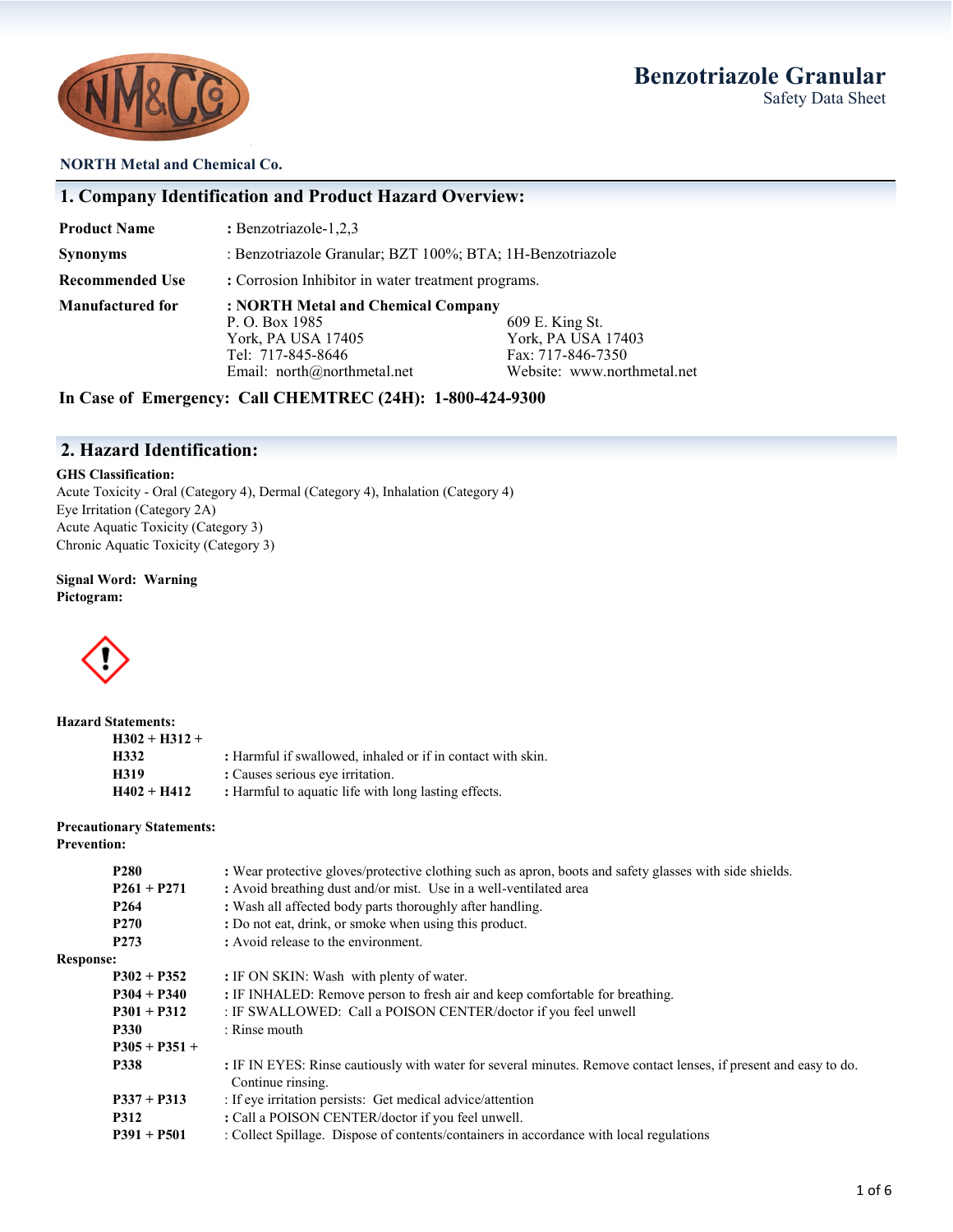## **3. Composition/Information on Ingredient:**

**Chemical Name :** Benzotriazole (Granular/Powder): 1H-Benzotriazole, BTA, Benzotriazole-1,2,3

- **Chemical Family :** Azoles.
- **Chemical Formula**  $:C_6H_5N_3$

**5. Fire Fighting Measures:** 

| Substance:                      | <b>CAS Number:</b> | ЕC        | Compo. $(\% )$ |
|---------------------------------|--------------------|-----------|----------------|
| Benzotriazole (Powder/Granular) | $95 - 14 - 7$      | 202-384-1 | >99.0          |

| <b>4. First Aid Measures:</b> |                                                                                                                                                                                                         |  |
|-------------------------------|---------------------------------------------------------------------------------------------------------------------------------------------------------------------------------------------------------|--|
|                               | General recommendation: If victim is unconscious, get medical attention immediately. Place the unconscious victim in recovery<br>position and maintain an open airway. Loosen tight clothing.           |  |
| Eyes                          | : Flush skin with running water for at least 15 minutes, periodically lifting upper and lower lids. Remove<br>any contact lenses if safe to do so and while rinsing. Get medical attention immediately. |  |
| <b>Skin</b>                   | : Wash skin with plenty of running water. Remove contaminated clothing. Get medical attention<br>if needed. Clean and dry contaminated clothing thoroughly before reuse.                                |  |
| Ingestion                     | : If the product is swallowed, call doctor/physician and get medical attention immediately. Do not induce<br>vomiting. Never give anything by mouth to an unconscious person.                           |  |
| <b>Inhalation</b>             | : If safe to do so, remove individual from further exposure. Keep warm and at rest. If breathing has<br>stopped give artificial respiration. Get medical attention/consult a physician.                 |  |

**PPE for first responders**: Gloves, safety goggles, boots and dust/vapor respirator.

| Flash Point $(^{\circ}C)$                                    | : 195 °C.                                                                                                                                                                                                                                                                                                                                                                                                                                                                                                                                         |
|--------------------------------------------------------------|---------------------------------------------------------------------------------------------------------------------------------------------------------------------------------------------------------------------------------------------------------------------------------------------------------------------------------------------------------------------------------------------------------------------------------------------------------------------------------------------------------------------------------------------------|
| <b>Flammable Limits</b>                                      | : Not available.                                                                                                                                                                                                                                                                                                                                                                                                                                                                                                                                  |
| <b>Auto ignition Temp.</b>                                   | $:400^{\circ}$ C                                                                                                                                                                                                                                                                                                                                                                                                                                                                                                                                  |
| <b>Flammable Class</b>                                       | : Not available.                                                                                                                                                                                                                                                                                                                                                                                                                                                                                                                                  |
| <b>Flame Propagation or</b><br><b>Burning Rate of Solids</b> | : Not available.                                                                                                                                                                                                                                                                                                                                                                                                                                                                                                                                  |
| <b>General Hazard</b>                                        | : Evacuate personnel downwind in-order to avoid inhalation of irritating and/or harmful fumes and smoke.                                                                                                                                                                                                                                                                                                                                                                                                                                          |
| <b>Extinguishing Media</b>                                   | : Water spray, chemical-type foam. Appropriate for the surrounding area.                                                                                                                                                                                                                                                                                                                                                                                                                                                                          |
| <b>Hazardous Combustion</b><br><b>Products</b>               | : Carbon monoxide, carbon dioxide, nitrogen oxides.                                                                                                                                                                                                                                                                                                                                                                                                                                                                                               |
|                                                              | Fire Fighting Procedures: Hazardous decomposition and combustion products such as carbon/nitrogen oxides can be formed if<br>product is burning. Cool exposed containers with water spray to prevent over heating.                                                                                                                                                                                                                                                                                                                                |
|                                                              | Fire Fighting Equipment: Respiratory and eye protection are required for fire fighting personnel. Full protective equipment<br>(bunker gear) and self-contained breathing apparatus (SCBA) should be used for all indoor fires and any<br>significant outdoor fires. Evacuate area and fight fire from safe distance or a protected location. Move<br>fire-exposed containers, if allowable without sacrificing the safety of the firefighters. If possible,<br>firefighters should control run-off water to prevent environmental contamination. |
| <b>Sensitivity to Static</b><br><b>Discharge</b>             | : Not sensitive.                                                                                                                                                                                                                                                                                                                                                                                                                                                                                                                                  |
| <b>Sensitivity to</b><br><b>Mechanical Impact</b>            | : Not sensitive.                                                                                                                                                                                                                                                                                                                                                                                                                                                                                                                                  |

# **Benzotriazole Granular CONTIGUY** Safety Data Sheet

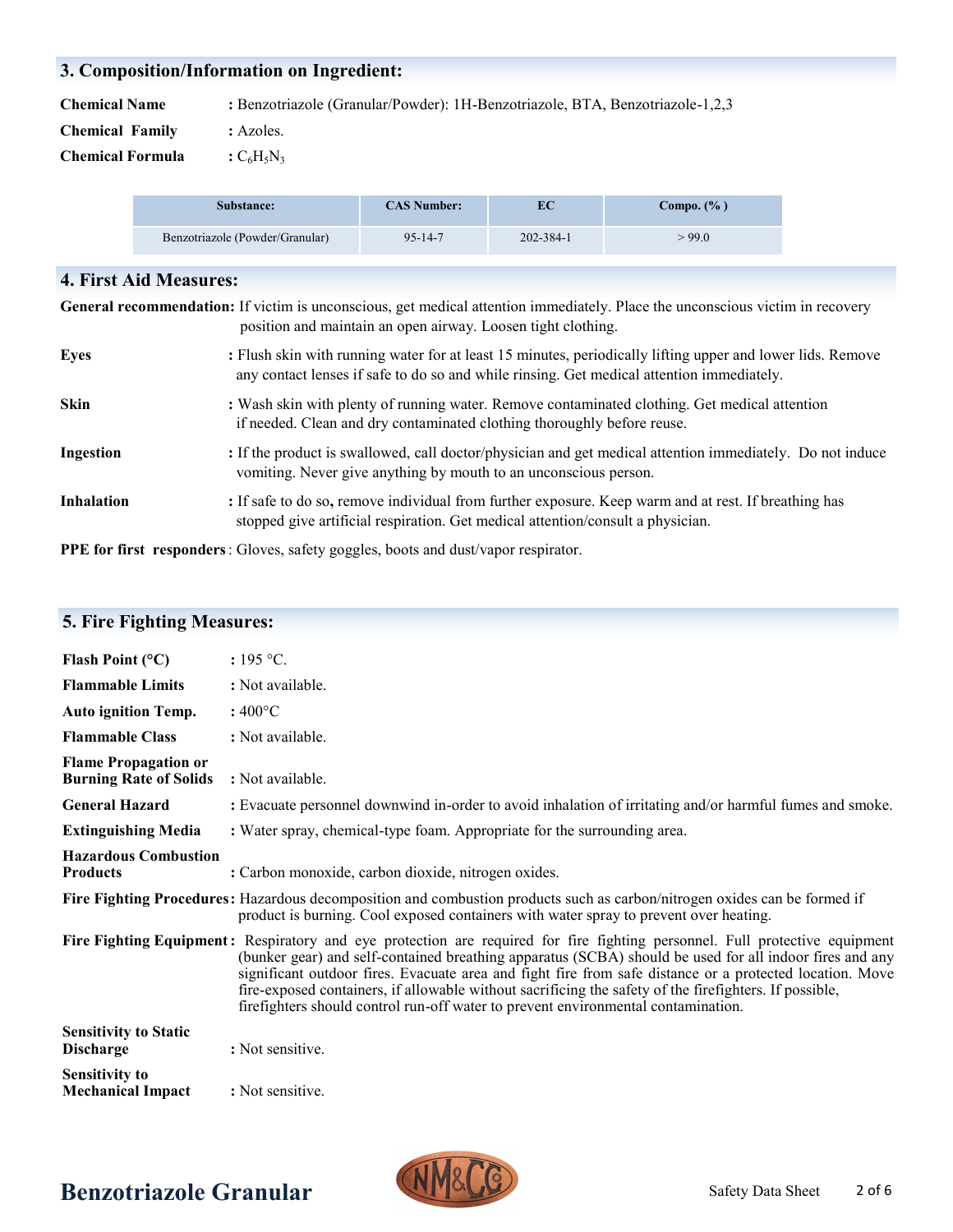### **6. Accidental Release Measures:**

| <b>Protective Gear for</b><br>Personnel:    | For Small Spill : Safety glasses or chemical splash goggles, chemically resistant gloves (rubber/latex), chemically                                                                                                                                                             |
|---------------------------------------------|---------------------------------------------------------------------------------------------------------------------------------------------------------------------------------------------------------------------------------------------------------------------------------|
|                                             | resistant boots, and any appropriate body protection to minimize direct contact to the skin.<br>For Large Spill: Triple gloves (rubber and nitrile over latex), chemical resistant suit, boots, hard hat, full face mask/an air                                                 |
|                                             | purifying respirator (NIOSH approved). Self contained breathing apparatus must be worn in situations<br>where fumigant gas generation and low oxygen levels are a consequence of contamination from the<br>leak.                                                                |
| <b>Spill Clean-up</b><br><b>Procedures:</b> |                                                                                                                                                                                                                                                                                 |
|                                             | <b>For Small Spill</b> : In the event of a small spill, the leak should be contained with an absorbent pad and placed in a properly<br>labeled waste disposal container immediately. Clean the spill area with water. Do not let chemical/waste<br>enter the environment        |
|                                             | For Large Spill: In the event of a large spill, contain the spill immediately and dispose according to state, federal, and<br>local hazardous waste regulation. Do not let chemical/waste enter the environment.                                                                |
| Environmental                               |                                                                                                                                                                                                                                                                                 |
| <b>Precaution</b>                           | : Water spill: use appropriate containment to avoid run off or release to sewer or other waterways.<br>Land spill: use appropriate containment to avoid run off or release to ground.<br>General precaution: remove containers of strong acid and alkali from the release area. |
| <b>Release Notes</b>                        | : If spill could potentially enter any waterway, including intermittent dry creeks, contact local authorities.                                                                                                                                                                  |

### **7. Handling and Storage:**

| <b>Handling</b> | : Use appropriate personal protective equipment as specified in Section 8. Handle in a well-ventilated                                                |
|-----------------|-------------------------------------------------------------------------------------------------------------------------------------------------------|
|                 | area. Handle in a manner consistent with good industrial/manufacturing techniques and practices.                                                      |
|                 | Wash hands thoroughly with soap and water after use. Remove contaminated clothing and protective<br>equipment before entering eating areas.           |
| <b>Storage</b>  | : Store in a cool, dry well-ventilated area. Keep containers closed when not in use. Keep product isolated<br>from incompatible materials/conditions. |

### **8. Exposure Controls and Personal Protection:**

**Engineering Controls :** Use appropriate engineering controls to minimize exposure to vapors generated via routine use. Maintain adequate ventilation of workplace and storage areas. **Personal Protective Equipment** : Eyes and face: Wear safety glasses with side shields or goggles when handling this material. **Skin:** Avoid direct contact with skin. Wear rubber gloves, apron, boots or whole bodysuit when handling this product. **Respiratory:** Avoid breathing vapor or mist. Use NIOSH approved respiratory protection equipment. If used, full face-piece replaces the need for face shield and/or chemical goggles. Consult the respirator manufacturer to determine the appropriate type of equipment for a given application.

**Work Hygienic Practices:** Facilities storing or using this material should be equipped with emergency eyewash, and a safety shower. Good personal hygiene practices should always be followed.

#### **Exposure Limits:**

| Substance:                      | CAS No.: | <b>OSHA STEL</b> | <b>OSHA PEL</b> | <b>ACGIH TLV</b> | <b>ACGIH STEL</b> |
|---------------------------------|----------|------------------|-----------------|------------------|-------------------|
| Benzotriazole (Granular/Powder) | 95-14-7  | N/A              | N/A             | N/A              | N/A               |

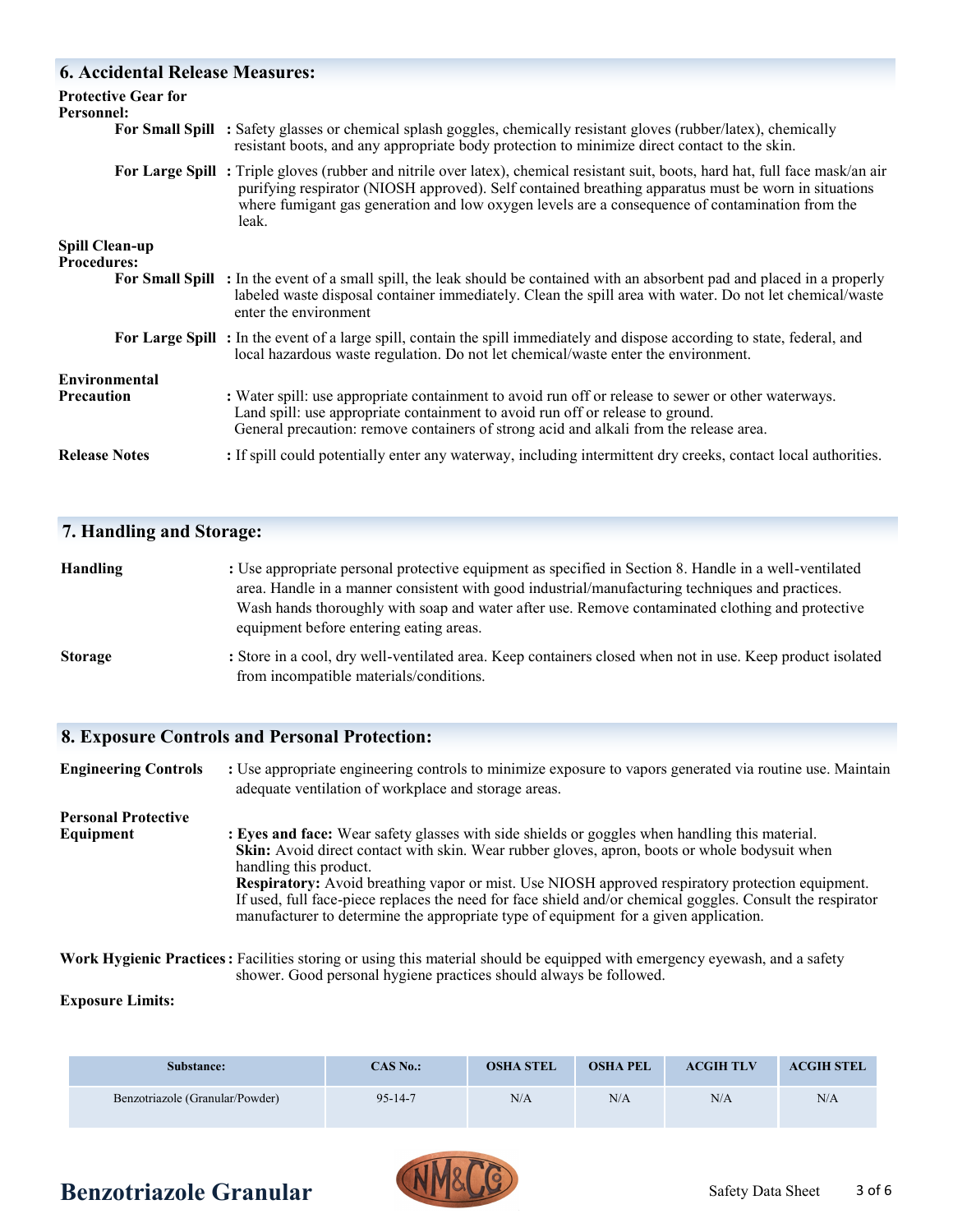## **9. Chemical and Physical Properties:**

| Appearance                       | : Solid (Granules)           | <b>Decomposition Temp.</b>                    | : Not available                     |
|----------------------------------|------------------------------|-----------------------------------------------|-------------------------------------|
| Odor                             | : Characteristic             | <b>Evaporation Rate</b>                       | : Not available                     |
| Odor threshold                   | : Not available              | <b>Lower Explosive Limit</b> : 2.4% by volume |                                     |
| Color                            | : White to Off White         | <b>Upper Explosive Limit</b>                  | : Not available                     |
| $pH (1%$ Solution)               | $: 5.5 - 6.5$                | <b>Vapor Pressure</b>                         | : 0.04 mmHg @ 20 $\degree$ C        |
| <b>Melting Point</b>             | $: 96 - 99$ °C               | <b>Vapor Density</b>                          | : 4.1                               |
| <b>Freezing Point</b>            | : Not available              | <b>Specific Gravity</b>                       | : Not available                     |
| <b>Boiling Range</b>             | : $204^{\circ}$ C @ 15 mm Hg | <b>Solubility</b>                             | : Soluble in water 2.0 wt % @ 25 °C |
| <b>Flash Point</b>               | $: 195^{\circ}C$             | <b>Partition Coefficient</b>                  | : Not available                     |
| Viscosity (cPs) @ 25 $\degree$ C | : Not applicable             | <b>Auto Ignition Temp.</b>                    | $:400^{\circ}$ C                    |

## **10. Stability and Reactivity:**

| <b>Stability</b>           | : The product is stable under normal ambient conditions of temperature and pressure.                           |
|----------------------------|----------------------------------------------------------------------------------------------------------------|
| Polymerization             | : Polymerization will not occur.                                                                               |
| <b>Hazardous</b>           | <b>Decomposition Products:</b> Carbon and nitrogen oxides.                                                     |
|                            | <b>Incompatible Materials</b> : Strong alkalis, amines, nitrites, sulfites, oxidizing agents.                  |
| <b>Conditions to Avoid</b> | : Avoid exposure to extreme temperatures, contact with incompatible chemicals, prolonged exposure to<br>light. |

### **11. Toxicological Information:**

#### **Acute Toxicity Data:**

Oral LD<sup>50</sup> **:** 560 mg/kg (rat) Dermal  $LD_{50}$   $\therefore$  >1 gm/kg (rat) Inhalation  $LD_{50}$  : >1.5 mg/l (rat, 4 hours)

#### **Corrosion/Irritation:**

| Skin | : Not irritating (Rabbit, 4 hours)                      |
|------|---------------------------------------------------------|
| Eyes | : Highly irritating (Rabbit, dose $= 100$ mg, 72 hours) |

#### **Sensitization:**

| Respiratory                 | : No data available.                                                        |
|-----------------------------|-----------------------------------------------------------------------------|
| <b>Skin</b>                 | : No data available.                                                        |
| Carcinogenicity:            | : This product is not listed on OSHA, NIOSH, IARC, or NTP as cancer-causing |
| <b>Mutagenicity</b>         | : No data available.                                                        |
| <b>Reproductive Effects</b> | : No data available.                                                        |
| <b>Teratogenic Effects</b>  | : No data available.                                                        |
| <b>Routes of Exposure</b>   | : Eyes, Skin, Inhalation, Ingestion                                         |

#### **Long Term Exposure Health Effects:**

| Eyes              | : Causes serious damage to the eyes.                                                  |
|-------------------|---------------------------------------------------------------------------------------|
| Skin              | : Harmful if absorbed through skin, prolonged exposure is severely harmful to health. |
| <b>Inhalation</b> | : Toxic if inhaled, causes respiratory tract irritation.                              |
| Ingestion         | : Harmful if ingested, prolonged exposure is severely harmful to health.              |

### **RTECS: DM1225000**

# **Benzotriazole Granular MMGLLC** Safety Data Sheet

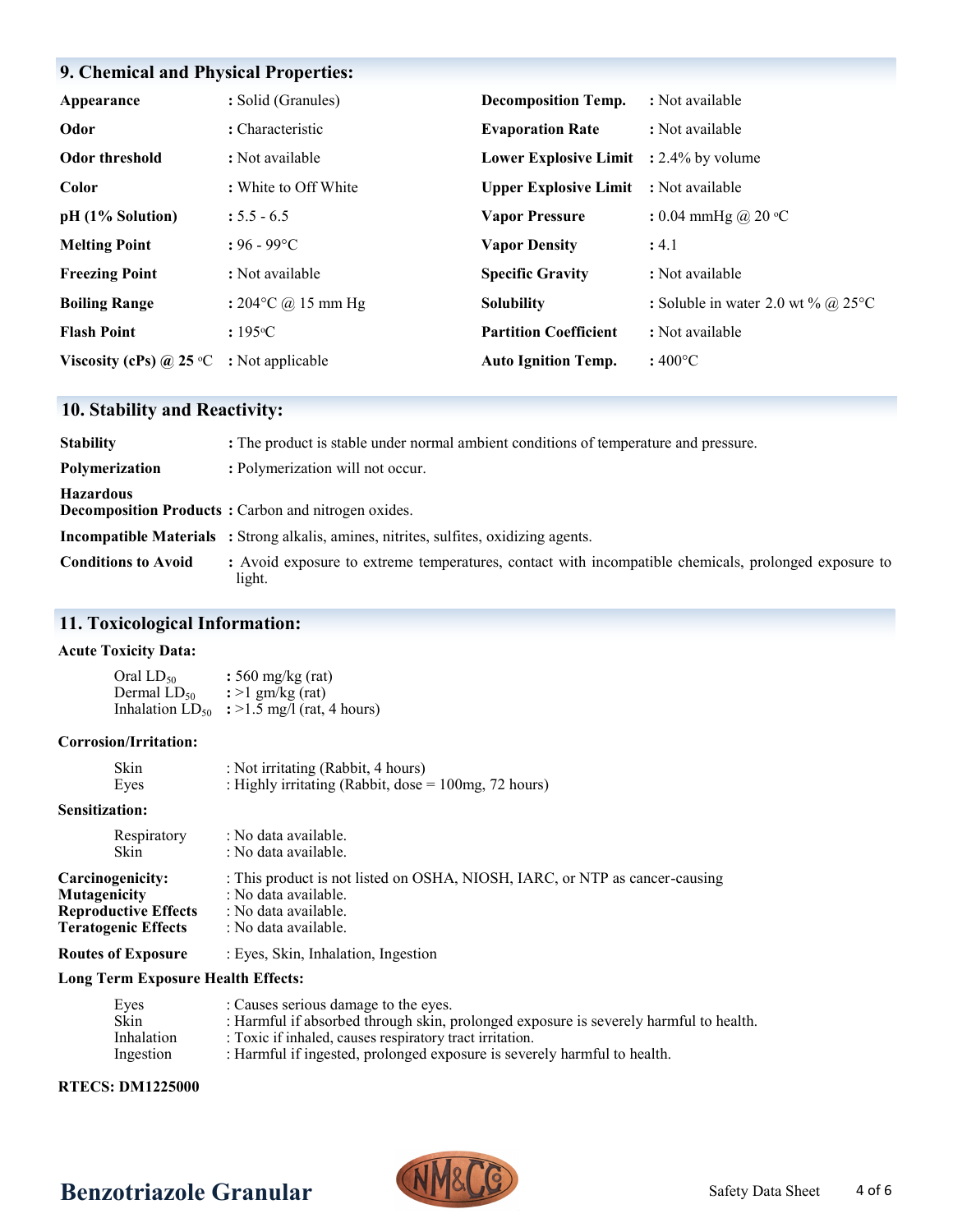# **12. Ecological Information:**

|  |  |  | All work practices must be aimed at eliminating environmental contamination. |
|--|--|--|------------------------------------------------------------------------------|
|  |  |  |                                                                              |

| <b>Biodegradability</b>                                                             | : Readily biodegradable                                                                                                                                                                                                         |  |  |
|-------------------------------------------------------------------------------------|---------------------------------------------------------------------------------------------------------------------------------------------------------------------------------------------------------------------------------|--|--|
| Bioaccumulative<br>Potential                                                        | : Log $K_{ow}: 1.44$                                                                                                                                                                                                            |  |  |
| <b>Terrestrial Ecotoxicity</b>                                                      | : This material may be harmful or fatal to contaminated plants or animals, especially if large volumes are<br>released into the environments.                                                                                   |  |  |
| <b>Aquatic Ecotoxicity (Acute)</b><br><b>Fish Toxicity</b><br><b>Aquatic Plants</b> | : Salmo gairdneri (fish, freshwater, estuary) $EC_{50}(96h)$ - 24.4 mg/L<br><b>Aquatic Invertebrates:</b> Daphnia magna (Crustacea) $EC_{50}(48h)$ - 91 mg/L<br>: Selenastrum capricornutum (Algae) $EC_{50}$ (72 h) - 231 mg/L |  |  |
| Mobility in Soil                                                                    | : Expected to have high mobility in soil                                                                                                                                                                                        |  |  |
| Other Adverse Effects                                                               | : No data available.                                                                                                                                                                                                            |  |  |

## **13. Disposal Considerations:**

| <b>Disposal Method</b>  | : Dispose of waste at an appropriate waste disposal facility according to current applicable laws and<br>regulations.                                                                                                          |
|-------------------------|--------------------------------------------------------------------------------------------------------------------------------------------------------------------------------------------------------------------------------|
| <b>For Large Spills</b> | : Contain material and call local authorities for emergency assistance.                                                                                                                                                        |
| <b>Product Disposal</b> | : Dispose of at a supervised incineration facility or an appropriate waste disposal facility according to<br>current applicable local, state and federal laws, regulations and product characteristics at time of<br>disposal. |
| <b>Empty Container</b>  | : Contaminated container should be labeled and disposed in accordance to local, state and federal laws and<br>regulations.                                                                                                     |
| <b>General Comments</b> | : Refer to section 6, accidental release measures for additional information.                                                                                                                                                  |

# **14. Transport Information:**

| <b>Regulatory</b><br><b>Information</b> | UN No.                   | <b>Proper Shipping Name</b> | <b>UN Class</b>          | <b>Packing Group</b>     | Label  |
|-----------------------------------------|--------------------------|-----------------------------|--------------------------|--------------------------|--------|
| <b>US DOT</b>                           | $\overline{\phantom{a}}$ | NOT DOT REGULATED           | $\overline{\phantom{a}}$ | $\overline{\phantom{a}}$ | $\sim$ |

### **15. Regulatory Information:**

#### **U.S. Federal Regulations:**

**TSCA:** All components of this product are listed on the TSCA inventory.

**CERCLA**: Not listed

**SARA TITLE III (EPCRA) Section 302/304:** No components of this product were found to be on the hazardous chemicals list.

**SARA TITLE III (EPCRA) Section 311/312:** Acute health hazard.

**OSHA:** Not listed

**California Proposition 65:** Not listed

# **Benzotriazole Granular Computer States** Safety Data Sheet